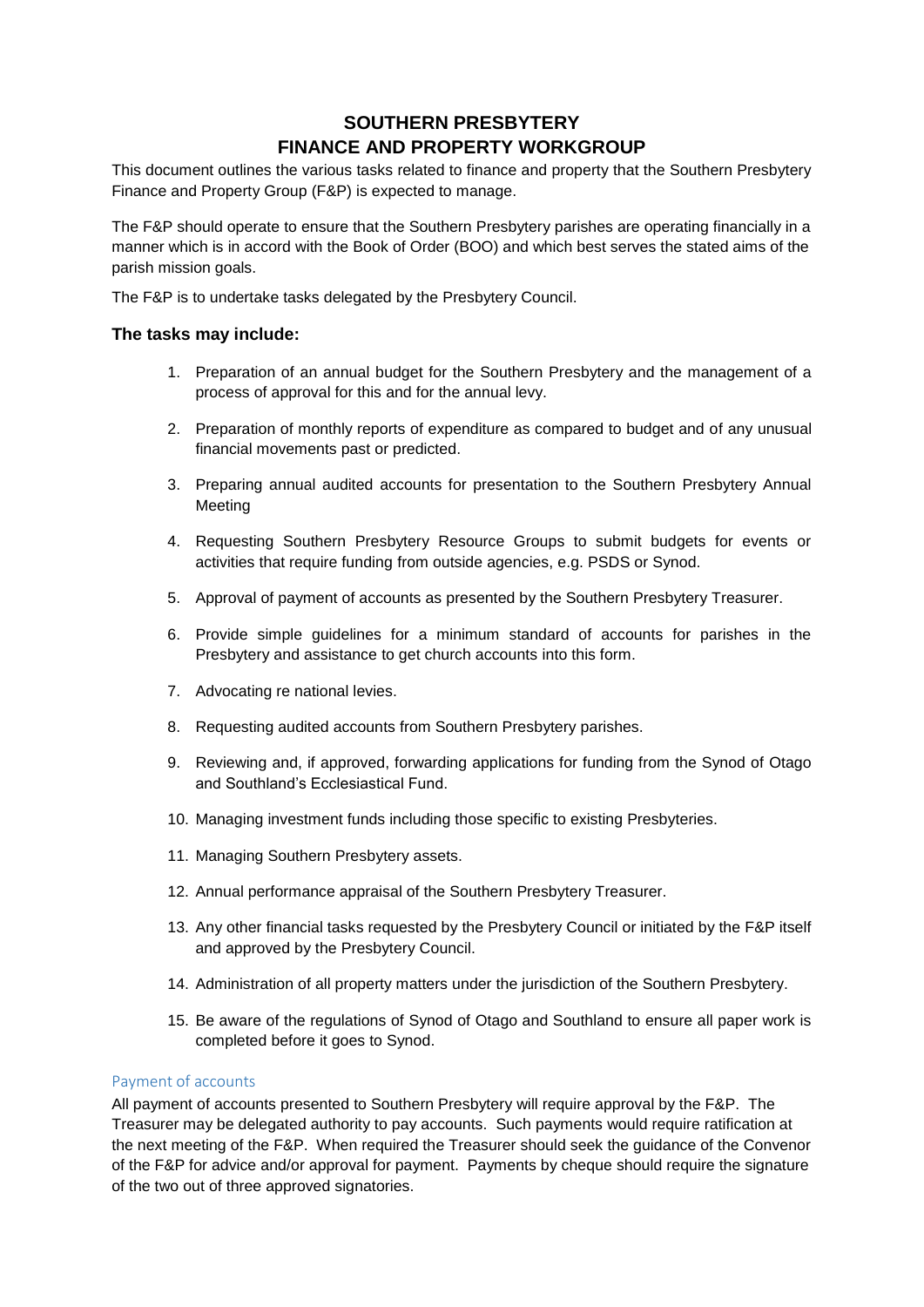## **Annual Budget**

The Southern Presbytery Annual Budget for funding the Southern Presbytery operations will be prepared by the Treasurer with input and/or advice from the F&P and the Southern Presbytery Clerk where necessary. The budget should be such as to ensure a small surplus of less than 5% of the total budget.

#### **Annual Accounts**

The F&P will ensure that the annual accounts are prepared by the Southern Presbytery Treasurer. The F&P will ensure that the accounts are audited by a suitably qualified individual or organisation.

## **Funding Southern Presbytery Resource Groups**

The expectation is that each Resource Group will be self funding by the participants of the Resource Group events. However, where Resource Groups organise an event which might benefit the whole Southern Presbytery some, if not all the costs, might be best met by Southern Presbytery or some other agency, e.g. PSDS or Synod. The costs could include travel for keynote speakers, materials and hire of equipment and venues. For such events a budget should be submitted by the Resource Group for the F&P to review.

The approval for Southern Presbytery to fund or partially fund such events will lie with the Presbytery Council on the recommendation of the F&P.

#### **Levy on Parishes**

The F&P will levy each parish to ensure that the funding requirements of the Southern Presbytery budget are met. Any surplus from the previous year's activities should be used to offset the levy on the congregations. The funding formula, i.e., % of Parish income, unit cost per communicant member, etc. will be determined by the Southern Presbytery Council on the recommendation of the F&P. The Treasurer will forward invoices for the levy to each parish. Any parish failing to pay the levy by the due date should be advised of their delay and requested to fulfil their obligation by the Treasurer. Any parish requesting a review of their obligations should be granted a hearing by the F&P. The F&P should strive to ensure that fairness and justice prevail.

#### **Advocate re national levies**

The F&P may assist parishes to understand and clarify their financial commitments to the national church, PCANZ. Such assistance may include liaising with PCANZ to mitigate the impact of such levies on parishes.

#### **Audited accounts from parishes**

The F&P will assist all parishes to have their annual accounts appropriately audited and presented to a standard acceptable to the Charities Commission. Similarly, the F&P will assist all parishes to submit their financial statistics which are to be passed on to the PCANZ.

# Reviewing Applications to the Synod Ecclesiastical Fund